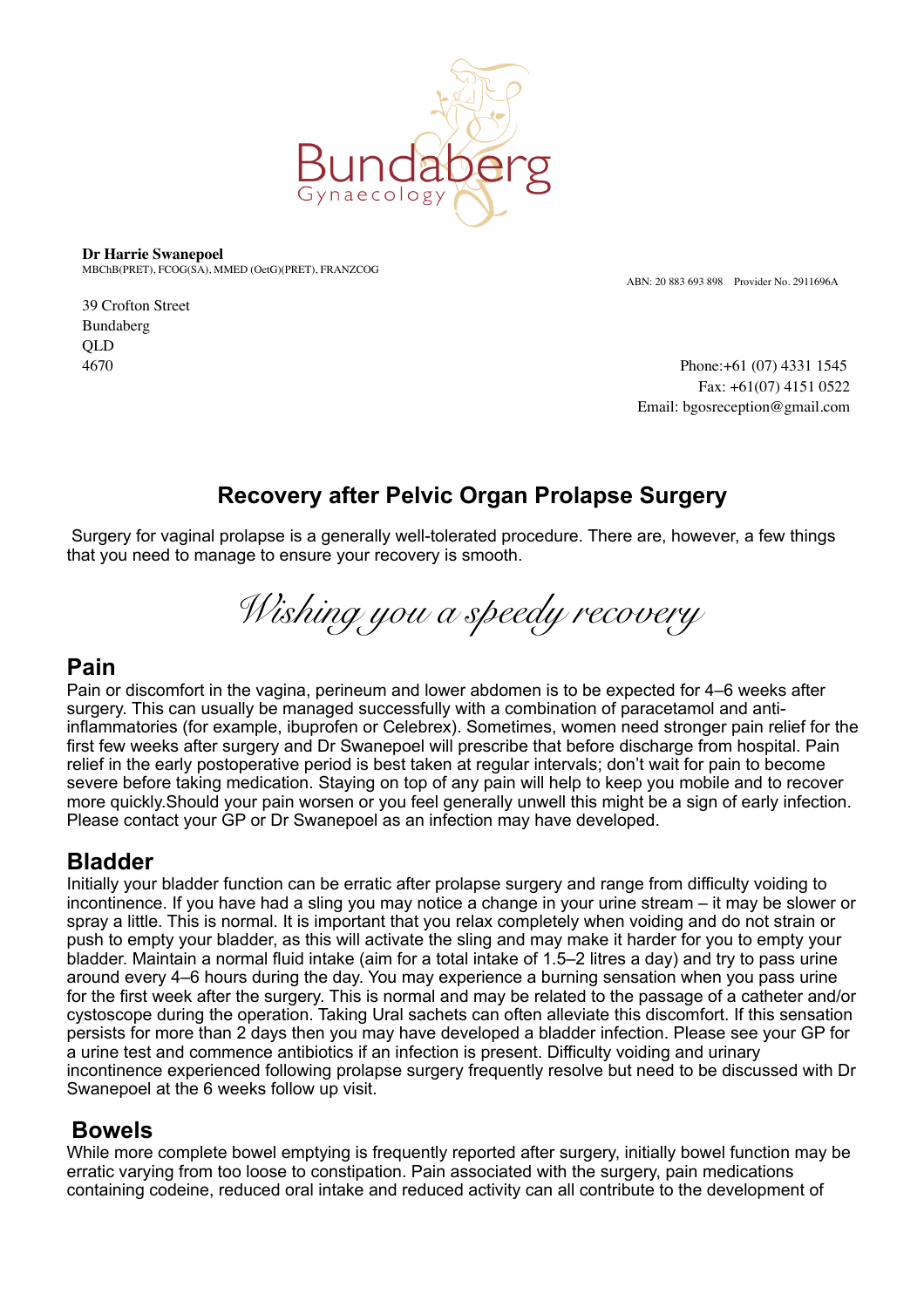constipation. It is important to avoid excessive straining to pass a bowel motion as this can put pressure on the sutures (stitches) in the vagina. Be mindful of your fluid intake and increase your dietary fibre during this time. If constipation develops, taking simple laxatives such as Movicol,Coloxyl or lactulose once to twice a day, which can be dispensed over the counter at your pharmacy, is usually adequate.

## **Wound care**

Cuts are made in the vagina during the surgery. There will be bleeding from the vagina, which should turn into a brownish discharge within a few days of the surgery. This is usually present for a few weeks until the vaginal skin has healed. If the discharge increases in amount, becomes bright red or smells please contact your GP or Dr Swanepoel as an infection may have developed.

Depending on the surgery, a combination of quick or slowly dissolvable sutures will have been used. There are no sutures that need removal. Sometimes, as the sutures dissolve they can be seen as small pieces of loose thread in the discharge or when you wipe. This may be accompanied by a small amount of spotting.Clean water is good for the surgical wound and does not cause harm. However do not soak the wounds in water and shower instead of having a bath. Do not use any anti septics to clean the wounds but washing/rinsing the area with saltwater after going to the toilet is allowed. Do not swim before 3-4 weeks .Wear loose clothing.

#### **Sexual activity**

Abstain from sexual activity until your review with Dr Swanepoel. It is important that the vaginal skin incisions have completely healed before you start sexual activity again. Sometimes your partner may be aware of sutures in the vagina, which may take up to 3 months to be fully absorbed.

## **Physical activity**

For the first 6 weeks light activity only – no heavy lifting (not more than 15kg), no straining, no strenuous exercise. Following that period of time gradually increase your activities but listen to your body and if you feel tired then rest. General anaesthetic can continue to have an effect on your energy levels for weeks after the surgery and it is important that you allow yourself the time to regain your energy levels.

## **Blood clots**

The risk of deep vein thrombosis/blood clots in the leg increases after surgery. Continue to wear compression stockings until you are fully mobile. While it is important to rest following surgery, try not to have extended periods of inactivity. When sitting, or in bed, move your ankles and legs intermittently. Avoid crossing your legs.

#### **Driving**

You should not drive if you are taking strong painkillers or if you are not confident that you could perform an emergency stop if needed. As a general guide, avoid driving until you are pain free. Some insurance companies place restrictions on driving after surgery, so check your policy details.

#### **Return to work**

You should be ready to return to work 3-6 weeks after surgery. The timeframe depends on your recovery and the type of work you do. It is best to discuss your specific situation with Dr Swanepoel.

#### **Follow up**

Usually you will be reviewed by Dr Swanepoel in 6 weeks following surgery.Please phone our rooms at (07)43311545If you are unsure about your follow visit.

The plan for restarting any blood thinning medications (aspirin, dabigatran, clopidogrel, rivaroxaban, warfarin etc) that were ceased prior to surgery should be discussed with Dr Swanepoel before discharge from hospital.